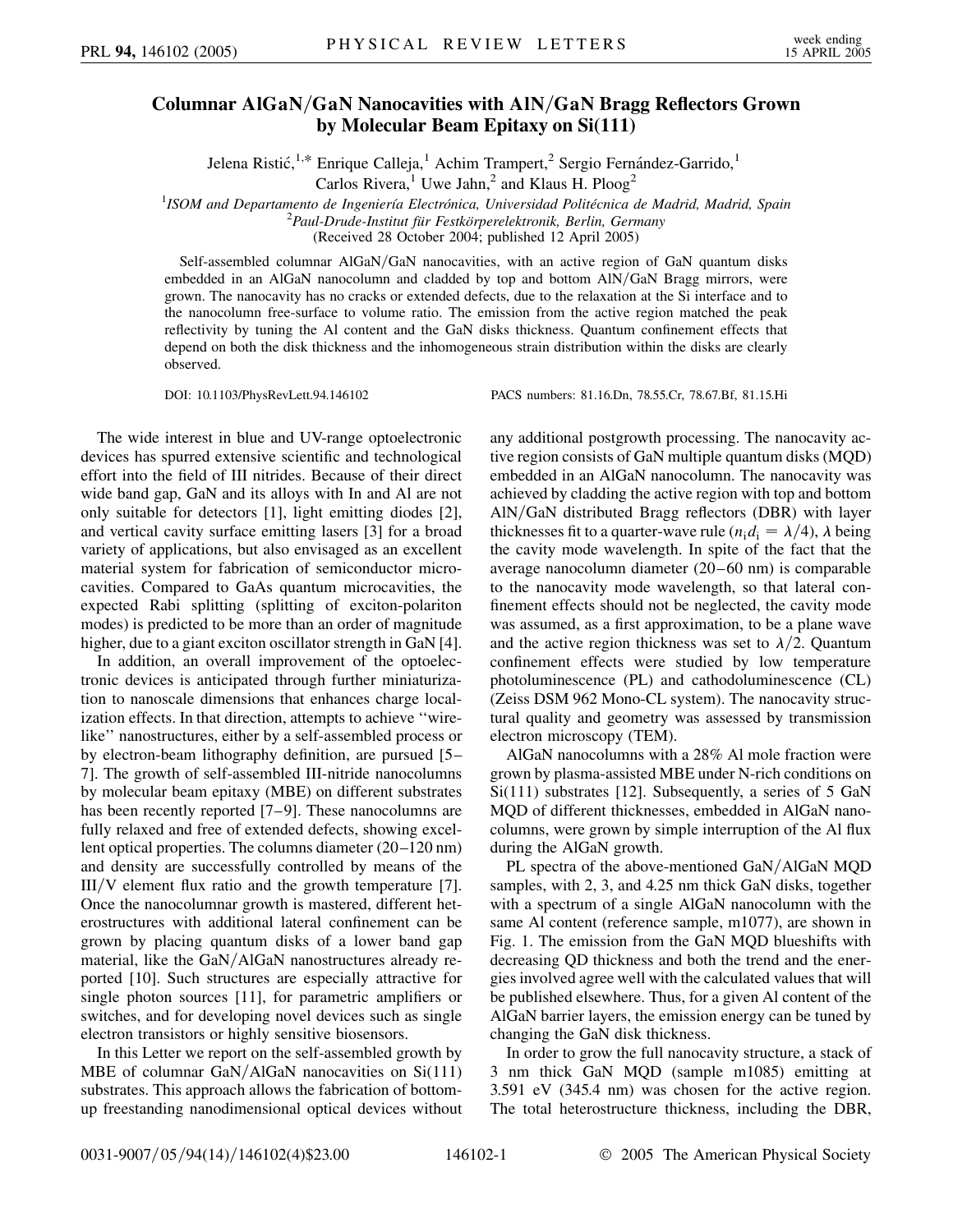

FIG. 1. PL spectra of nanocolumnar Al<sub>0.28</sub>Ga<sub>0.72</sub>N reference sample and various nanocolumnar AlGaN/GaN heterostructures comprising 5 GaN MQD of different thicknesses.

was set to  $\lambda/2$  (172.7 nm). Given the rather small AlGaN/ GaN refractive index contrast ( $\Delta n = 0.14$  for 28% Al), a high reflectivity DBR based on these materials needs either a high number of bilayer periods or a high Al mole fraction. Under these conditions a network of cracks develops in compact planar DBR due to the lattice and thermal mismatch induced tensile strain [13]. However, crack formation is not expected to happen in AlGaN nanocolumns that are strain-free due to the lattice and thermal relaxation at the interface with the substrate [14], and the DBR builtin strain is to be reduced through the free surface (high surface to volume ratio). Top and bottom DBR, with reflectivities of 50% and 90%, are obtained with 6 and 11 periods of AlN/GaN bilayers (32/40 nm). The schematic diagram and the corresponding cross-section TEM image of the nanocavity structure are shown in Fig. 2.

CL measurements in Fig. 3 show the nanocavity emission peak at 3.548 eV, in good agreement with the targeted nanocavity wavelength, even when the lateral confinement in the nanocavity active region is neglected.

The rather broad cavity emission (Fig. 3), as well as that from uncoupled GaN MQD heterostructures (Fig. 1), is mainly due to an inhomogeneous strain distribution within



FIG. 2 (color online). Left: Scheme of the nanocavity structure (the white colored disks within the DBR mean ''and so on''). Right: Cross-sectional TEM image of the actual nanocavity structure.

the GaN MQD. The accumulated elastic energy in pseudomorphically grown GaN disks on AlGaN nanocolumns is gradually reduced towards the free surface along the disk radius. The lateral layer bending, shown in Fig. 4(b), may be due to this effect. The strain tensor equation, solved for the corresponding boundary conditions (pseudomorphic, 4 nm thick, GaN MQD grown on strain-free AlGaN columns with 20% Al content, laterally surrounded by air) gives the in-plane compressive biaxial strain distribution (Fig. 5).

The strain effect on the PL emission energy is twofold: first, the strain induces bandgap changes, and, second, the strain-dependent piezoelectric field modifies the QD potential profile. These two effects depend on the QD thickness in opposite ways, as it is deduced from the theoretical estimation of the ground state (e1-hh1) transition energies derived from

$$
E_G^{\text{eff}}(x=0) = E_G^{\text{strain}}(\text{GaN}) + E^{\text{conf}} - eF_{\text{tot}}^{\text{strain}}w,\qquad(1)
$$

$$
E_G^{\text{eff}}(x=r) = E_G^{\text{relaxed}}(\text{GaN}) + E^{\text{conf}} - eF_{\text{tot}}^{\text{relaxed}}w \quad (2)
$$

for the center and the lateral free surface of a QD with radius *r*, respectively.  $E_G^{\text{strain}}(\text{GaN})$  is calculated from the bandgap energy dependence on the biaxial strain [15], and *E*conf represents the confined electron and hole states energy difference within the QD, which depends on  $1/w^2$ , *w* being the QD width.  $F_{\text{tot}}$  is the total electric field in the QD and  $[eF_{\text{tot}}w]$  accounts for the quantum confinement Stark effect (QCSE) when a very high electric field is present [16]. The relative weights of the terms  $E_G^{\text{strain}}(\text{GaN})$  and  $[eF_{\text{tot}}w]$  in Eqs. (1) and (2) are quite different, depending on the QD thickness, as it will be shown in detail elsewhere.

The reduced strain at the QD free surface annihilates partially the piezoelectric field, giving rise to a *new* carrier confinement mechanism (*strain confinement*), that depends on the QD thickness. This specific confinement mechanism is the origin of the luminescence quenching in very thin GaN QD, as well as the main source for the emission linewidth broadening observed in spectra of Fig. 1.



FIG. 3 (color online). Low temperature CL emission of the nanocavity.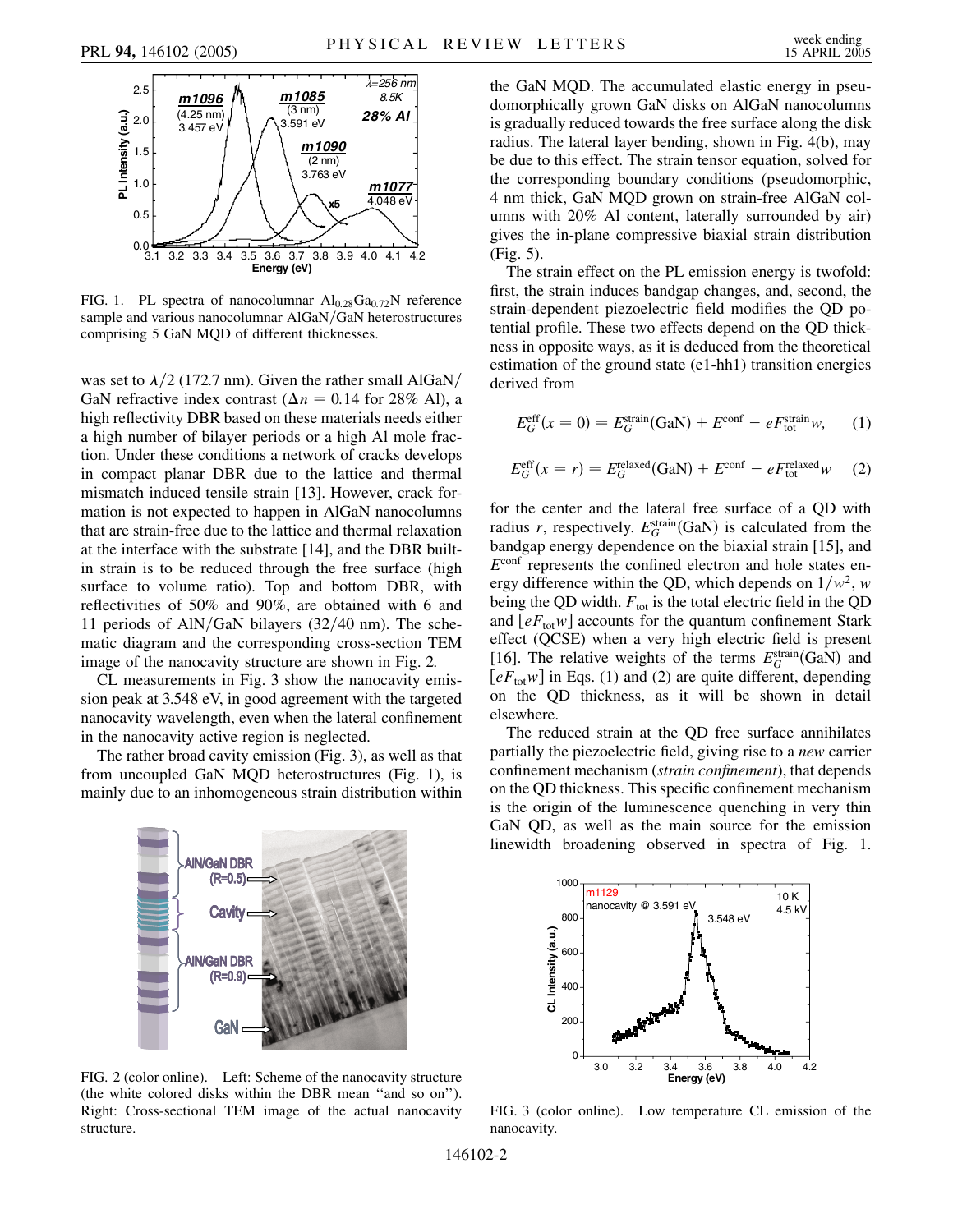

FIG. 4. High resolution TEM images of (a) the cavity area surrounded by the AlN/GaN DBR, and (b) the enhanced lateral growth effect on the nanostructure diameter.

Indeed, the energy broadening of the PL emission, considering the two extreme cases of full strain (disk center) and zero strain (disk free surface), is estimated to be 100 meV, in agreement with the experimental value.

The structural characterization of the nanocavity, provided by TEM measurements, shows the nanocavity active region with five GaN disks and the bottom 11-period DBR (Fig. 2). The disorder observed in the DBR region of the nanocavities is a result of lateral growth enhancement during the growth of the AlN/GaN stacks (Fig. 4). This lateral growth enhancement progressively increases the nanocolumn diameter, giving rise to different bilayers' thicknesses, so that the periodicity of the DBR is deteriorated, and eventually the nanocolumns lateral coalescence occurs. As a result, there is a layer geometry dispersion among different nanocavities (Fig. 2). The CL signal asymmetry in Fig. 3 is not just due to the plane wave approximation, but rather is a result of the DBR stop band asymmetry, caused by the geometry distortion.

The lateral growth enhancement is a consequence of nonoptimized DBR growth conditions, during uninterrupted growth of the entire nanocavity structure. The AlGaN is grown at the optimal growth temperature for GaN nanocolumns, by replacing part of the Ga flux with Al while keeping the total III element flux constant. The lower thermal desorption rate of Al, as compared to that of Ga, results in an increase of the effective III/V ratio at the growth front, departing from the N-rich regime required. The situation becomes even worse when growing AlN. Namely, the growth "windows" (III/V flux ratio and growth temperature) for optimal GaN and AlN columnar growth are extremely narrow and barely overlapping, so that the optimization requires a careful selection of the growth conditions. It needs further readjustment of the III/V flux ratio or an increase of the growth temperature.

High growth temperatures, adequate for AlN, call for very high Ga flux, to compensate for the strong desorption that dramatically reduces the growth rate. In parallel, N flux must be high enough to ensure the needed N-rich regime for nanocolumn growth.

In summary, GaN/AlGaN nanocavities were successfully grown on Si(111) by MBE. The heterostructures have an active region consisting of GaN MQD embedded in an AlGaN nanocolumn and cladded by AlN/GaN DBR. Quantum confinement effects that depend on both the disk thickness and the inhomogeneous strain distribution within the disks are clearly observed. In spite of the heterostructures' geometry distortion due to undesired lateral growth enhancement, the nanocavity emission matches well the targeted GaN MQD emission. The enhancement of the lateral growth should be suppressed by optimization of the growth conditions for nanocolumnar AlN. To our



FIG. 5. In-plane strain distribution within a 4 nm thick GaN disk pseudomorphically grown on a strain-free AlGaN nanocolumn with 20% Al content.